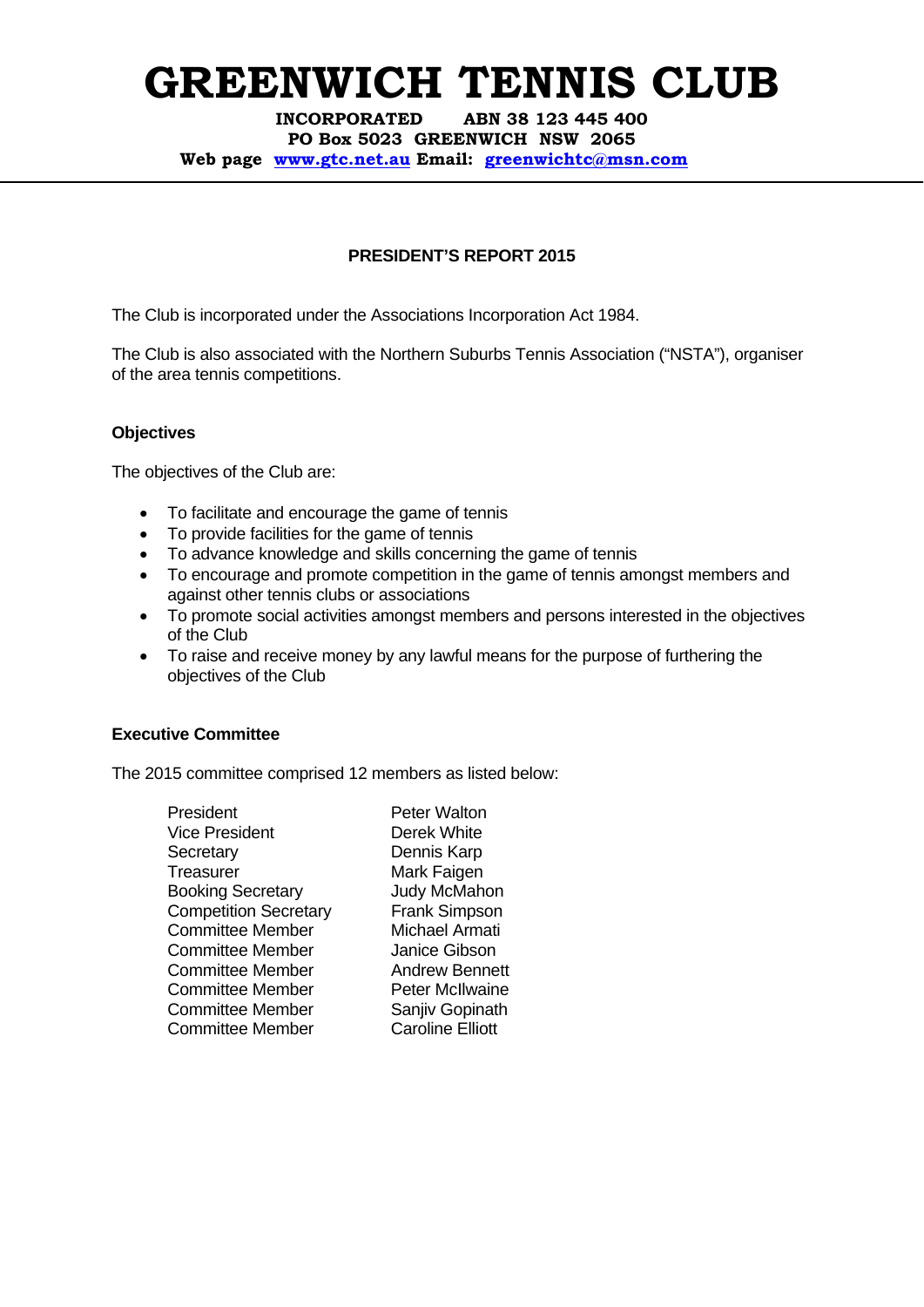**INCORPORATED ABN 38 123 445 400** 

**PO Box 5023 GREENWICH NSW 2065** 

**Web page www.gtc.net.au Email: greenwichtc@msn.com**

#### **Membership Fees**

|                       | Joining and membership fees were not increased this year.                                                      |                 |                 |
|-----------------------|----------------------------------------------------------------------------------------------------------------|-----------------|-----------------|
|                       |                                                                                                                | 2014            | 2015            |
| Joining Fees:         | Ordinary<br><b>Junior Concession</b>                                                                           | \$150<br>\$50   | \$150<br>\$50   |
| <b>Annual Fees:</b>   |                                                                                                                |                 |                 |
|                       | Full Adult Member<br>Junior                                                                                    | $$120*$<br>\$35 | $$120*$<br>\$35 |
|                       | *A timely payment discount of \$10 is offered<br>on full adult member annual fees received<br>by the due date. |                 |                 |
| <b>Visitors Fees:</b> | Per Visit                                                                                                      | \$5             | \$5             |
|                       | <b>Casual Hire Per Hour</b>                                                                                    | \$15            | \$15            |
| <b>Membership</b>     |                                                                                                                |                 |                 |
|                       | At this date, comparative membership comprises:                                                                |                 |                 |
|                       |                                                                                                                | 2014            | 2015            |
|                       | <b>Full Adult Members</b>                                                                                      | 186             | 212             |
|                       | Graded Juniors/Students/Juniors                                                                                | 123<br>309      | 137<br>349      |

Since the last annual general meeting, the Committee has scheduled a number of prospective member's introduction trials with more applicants being invited to join the club.

Despite the large numbers, members have reported no problems in the use of the courts. Membership has been kept open for the time being.

#### **Vale**

In January Greenwich lost one if it's most respected citizens, John May, who was not only a long term and very keen early morning tennis player but also ex councillor and ex mayor of Lane Cove. John was a very amicable and social-minded person who will be missed on the court and at the Christmas party for years to come.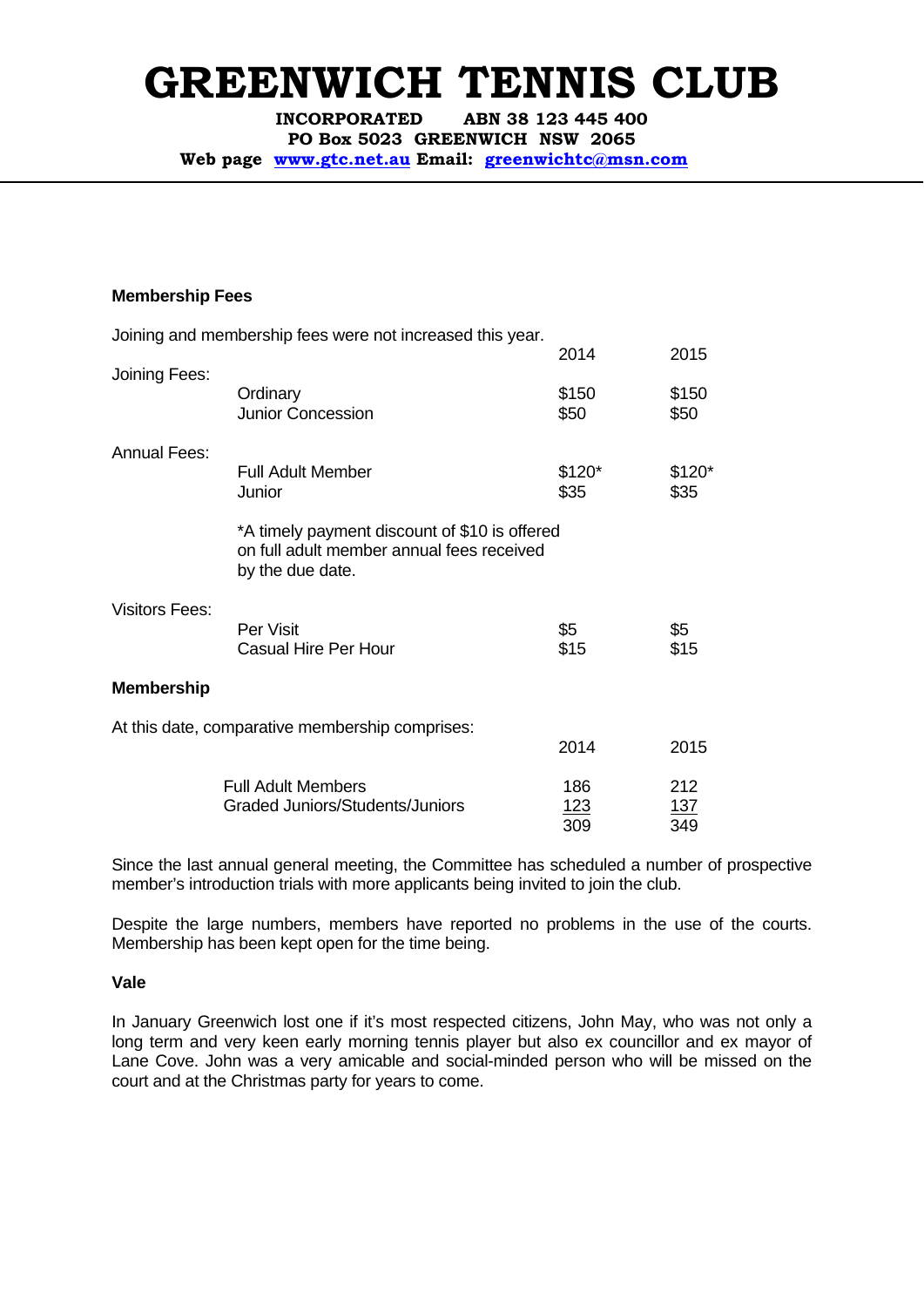**INCORPORATED ABN 38 123 445 400 PO Box 5023 GREENWICH NSW 2065** 

**Web page www.gtc.net.au Email: greenwichtc@msn.com**

#### **Management**

The Club through the efforts and direction of Derek White launched Club Runner two years ago. Club Runner is proving to be an invaluable tool to members keeping us in touch of what is happening in the club, providing schedules for Club Championships and much more. We look forward to seeing this develop further in the future

In the meantime the Club has maintained a web address www.gtc.net.au and is using this as a further means of correspondence with its members.

#### **Club Championships**

The 2015 Club Championships were completed (one minute before a hail storm) on Sunday 1<sup>st</sup> November. The tennis throughout was played in great spirit and to a high standard despite the low number of entries. It was very encouraging to see several of our junior players participate and excel. Well done to all who participated and to our eventual winners.

The 2015 winners are:

| <b>Andrew Bennett</b>     |
|---------------------------|
| Event Not Held            |
| T. Thacker & P McIlwaine  |
| T.Kennedy & G. Thacker    |
| G. Thacker & P. McIlwaine |
| M. Tavares                |
| A. Foley & D. Ramsay      |
| J. Gibson & S. Gopinath   |
|                           |

Thank you in particular to Frank Simpson, Peter McIlwaine and Mark Faigen who ran the Club Championships and contributed to their success.

#### **Junior Championships**

The 2015 Junior Club Championships were conducted in June/July 2015. We now have approximately 60 juniors being coached on a regular basis and there was a good level of entries. In the Junior Club Championships all the players played with great enthusiasm, camaraderie and enjoyment. Well done to all who participated and our eventual winners

The 2015 winners are:

| 10-13 Boys Singles Champion:  | Sam Shepherd         |
|-------------------------------|----------------------|
| Runner up:                    | Hugo Richardson      |
| 10-13 Girls Singles Champion: | Lucinda Linke        |
| Runner up:                    | Jasmin Cochrane      |
| 9-10 Boys Singles Champion:   | <b>William Linke</b> |
| Runner up:                    | Jesse Cochrane       |
| 9-10 Girls Singles Champion:  | Sienna Warden        |
| Runner up:                    | Annabel Brown        |
| 7-8 Boys Singles Champion:    | James Martin         |
| Runner up:                    | James Markell        |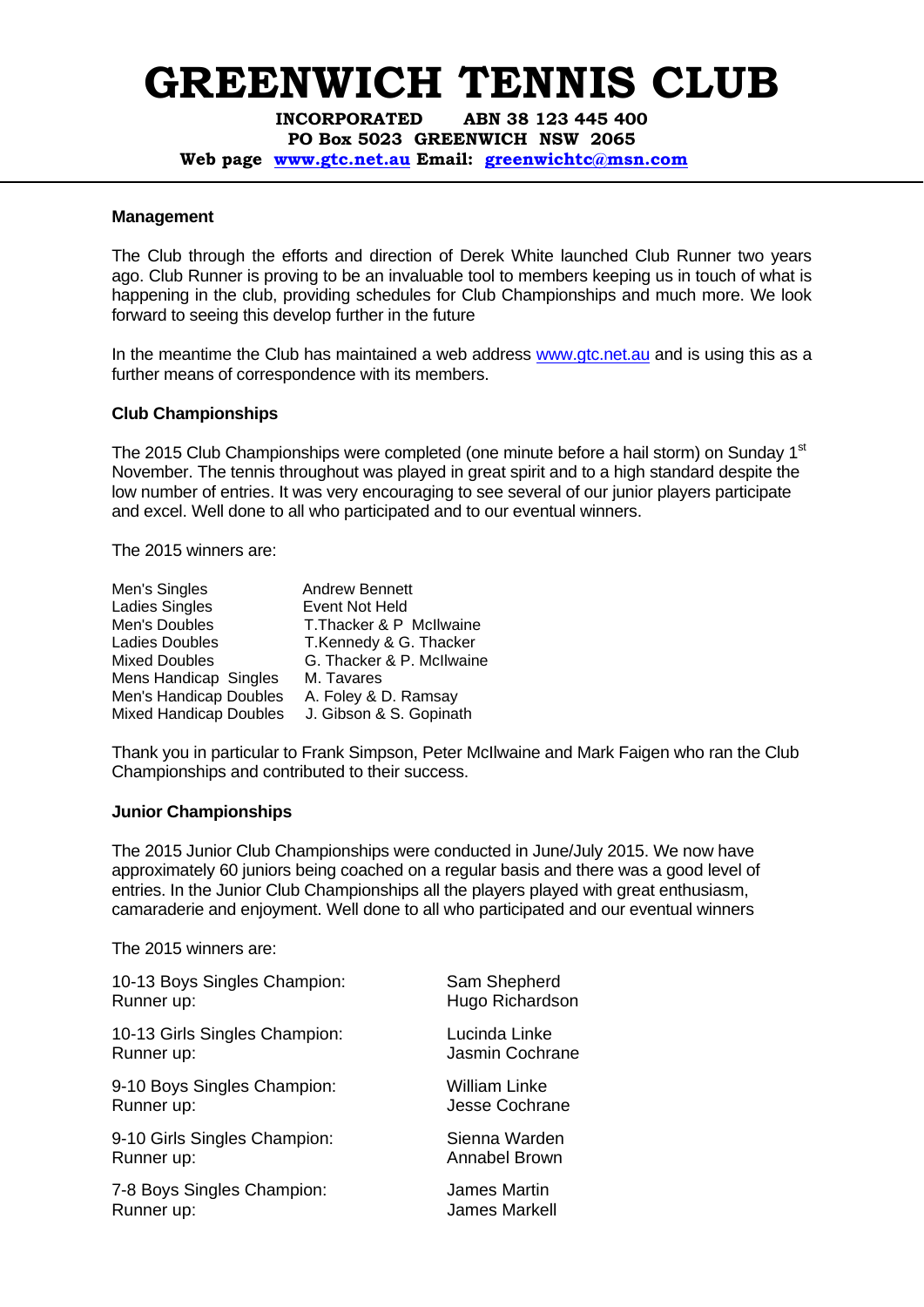**INCORPORATED ABN 38 123 445 400 PO Box 5023 GREENWICH NSW 2065 Web page www.gtc.net.au Email: greenwichtc@msn.com**

7-8 Girls Singles Champion: Milly Simpson Runner up: Eloise Oliver

9-10 Boys Doubles Champions: Will Linke & Jesse Cochrane Runners up: Zac Law & James Oliver

A big thank-you to Andrew Bennett and Caroline Elliott who ran the Junior Club Championships, which has become a great platform for development of our Juniors.

## **Coaching & Juniors**

This year we have seen some sixty junior members coached by Andrew Bennett and his team. The feedback has been tremendous and we would like to congratulate Andrew for his efforts with this program.

### **NSTA Competitions**

Greenwich was again not represented in any NSTA competition during 2015. This is to be regretted, but members are very happy with our own internal Saturday afternoon competition.

### **SOCIAL**

### **Christmas Party**

The annual Christmas party was held on 30<sup>th</sup> November 2014.

The numbers at the party were down on the previous year with attendance of 74 adults and only 9 juniors, possibly due to the late change to an earlier date and the inclement weather.

The party is subsidised by the Club.

### **Family Social Afternoons/Junior Round Robins**

There are none to report. However next year we are looking at the possibility of having a mother and daughter afternoon to encourage some new females to come and play and possibly a father and son afternoon.

### **Round Robin Tournaments**

There has been very little response to these tournaments in recent years, so this year none were scheduled. Members who would like to see these events re-instated should contact a committee member.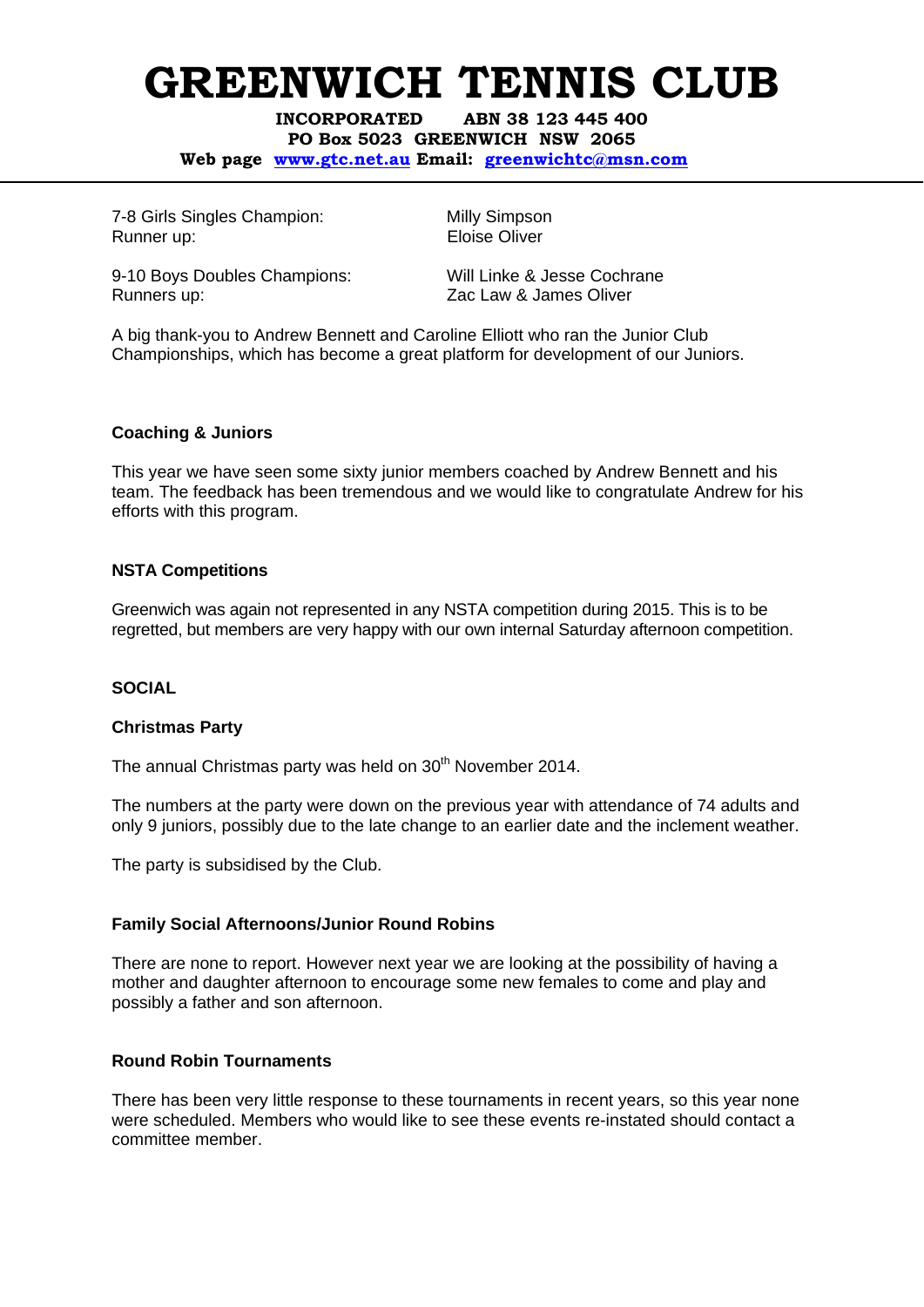**INCORPORATED ABN 38 123 445 400** 

**PO Box 5023 GREENWICH NSW 2065** 

**Web page www.gtc.net.au Email: greenwichtc@msn.com**

#### **Internal Mixed Doubles Competition**

A huge thank-you to Bill Oliver who continues to run this successful competition for members on Saturday afternoons. Bill reports that more than 65 members participate.

Thanks also go to the team captains; Jane Marquard (Sky Blue), Sharon Morse (Nike Red), Janice Gibson (Lime Green) and Annabelle Burley (Royal Purple) who ensure their teams are fully represented each week.

The end of year winner was the **Red Team**.

Earlier winners this year were the **Blue Team** and the **Purple Team**, which tied for the Summer Competition, and the **Green Team** that won the Autumn Competition.

Once again the competition proved popular with members of all standards with the two timeslots format ensuring the games were evenly matched.

It is sometimes difficult to find the 16 players on the day, so special mention goes to all those members who volunteer to reserve when required, in some cases backing up after playing earlier in the afternoon.

There is always room for more players; just contact Bill.

#### **Interclub Matches**

Sydney Veterans Inter-Club Matches This year only one match was held; Sunday 22<sup>nd</sup> March 2015:

Greenwich was the eventual winner at 8 sets all and 76 games to 75 games with both the mixed doubles going to tie-breaks.

Our players were: Barbara Oliver, Annabelle Burley, Ruth Jarvis, Lorianna Ower, Terry Ower, Derek White, Mark Faigen and Sanjiv Gopinath.

Sadly, there will be no more of these social matches. The Sydney Veterans have had a very difficult time getting a team together and have now decided it is too hard. It is a pity because many people have enjoyed the tennis and social conviviality of the afternoon.

Thank you very much Keith Taylor who organised and played in these very successful events over many years.

#### **Player of the Year Award**

This award, given to the member who has contributed most to the Club's playing activity over the calendar year to 31 October, has continued to excite interest. In 2014 it was awarded to Peter McIllwaine.

The 2015 winner will be decided on the points system previously published. Any points earned in December will count towards next year's (2016) trophy.

The award (\$100 plus a trophy) for 2015 will be presented to the winner at the Christmas party and the winner's name will be inscribed on the clock shield displayed in the clubhouse.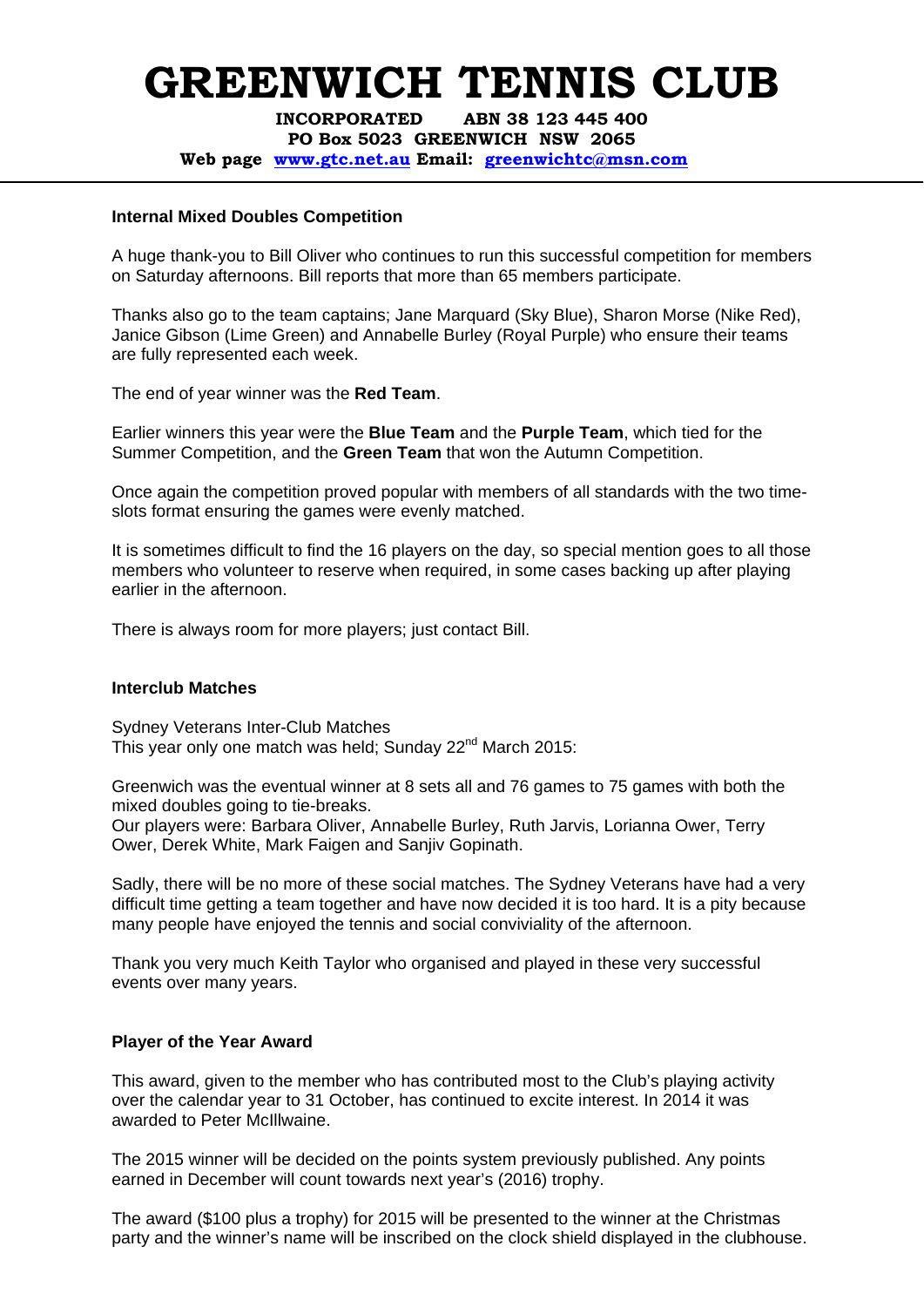**INCORPORATED ABN 38 123 445 400 PO Box 5023 GREENWICH NSW 2065 Web page www.gtc.net.au Email: greenwichtc@msn.com**

Points have been awarded this year (and for the future) for participation in the internal competitions.

Frank Simpson has again been appointed as the referee for the award, and our thanks go to Frank for keeping the point scores over some 15 years.

### **Arthur Harrison Trophy**

The Arthur Harrison Trophy was donated by Arthur Harrison who for many years lived across the road from the courts and spent much of his time looking after the courts. The trophy is to be presented by the club to an individual(s) who have made a great contribution to the club and improved their tennis during the year.

The trophy winner for 2014 was Derek White for his excellent work in setting up a new membership management system known as Clubrunner.

The trophy winner for 2015 will be announced and presented with the trophy at the Christmas Party.

### **Maintenance and Improvements**

It was with great excitement to finally see both our courts resurfaced in 2014. There have been some teething problems with a few imperfections reflecting in the new surface from the substrate. These are now resolved and at a recent inspection, the installer Allgrass Surfaces reported that the degree of sanding was as it should be.

The club has continued its ongoing sewer pipe maintenance. The club has also had the clubhouse toilets renovated, new signage for the courts and pest inspections carried out.

### **Financial**

The audited financial statements sent with the notice for the Clubs AGM show that the club is in a sound and healthy position. Cash reserve amount as at 31 July 2015 was \$35,389 (\$29,790 in 2014), which is adequate to meet the anticipated future expenditure. The club has a provision for maintenance and refurbishment, which as at 31 July 2015 was \$9,000 (\$5,000 in 2014).

Thank you to our treasurer, Mark Faigen for your undying efforts in providing timely and accurate financial and accounting support to the club.